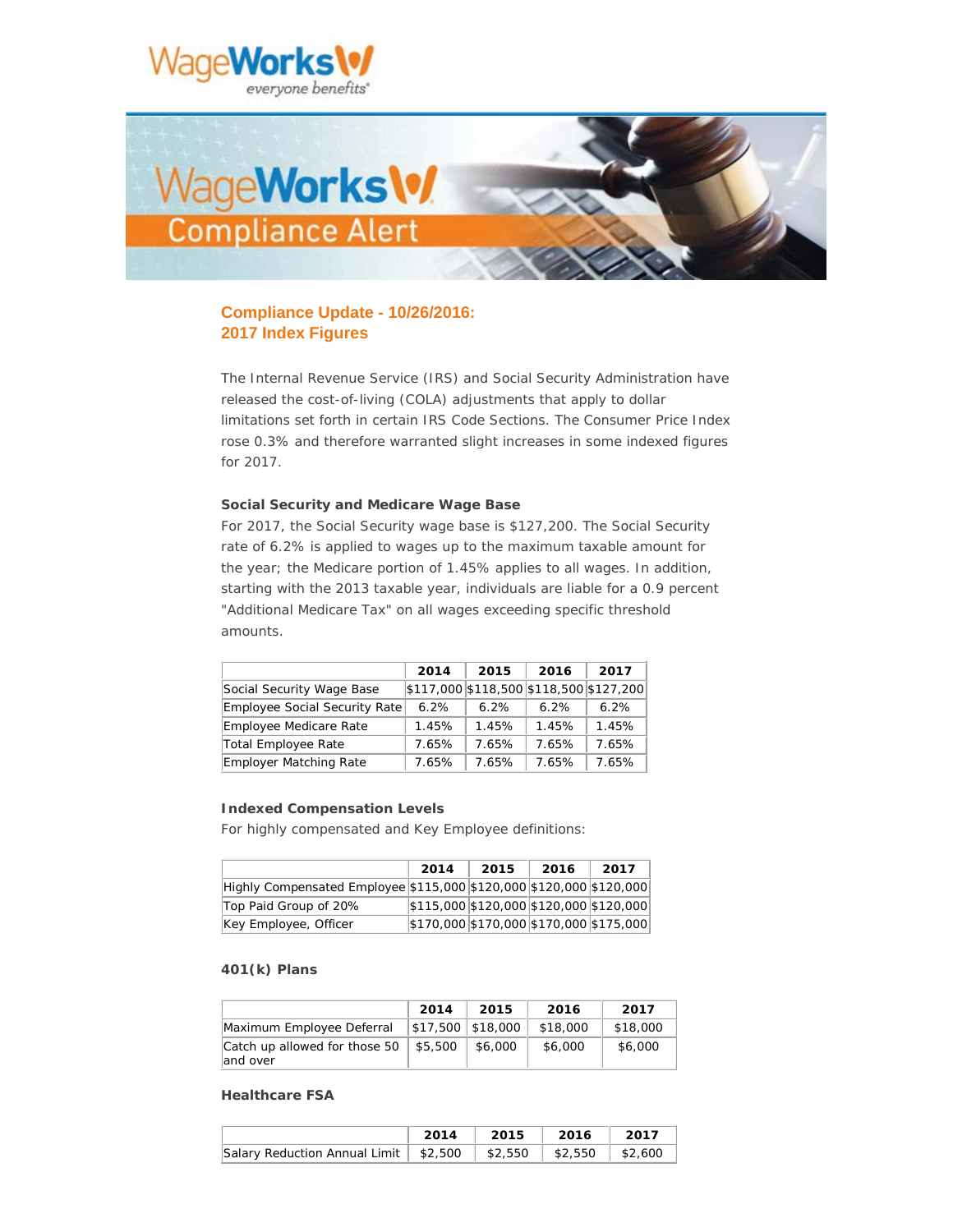### **Adoption Credit**

|                                                                              | 2014      | 2015      | 2016      | 2017      |
|------------------------------------------------------------------------------|-----------|-----------|-----------|-----------|
| Phase Out (modified AGI) \$197,880 to \$201,010 to \$201,920 to \$203,540 to |           |           |           |           |
|                                                                              | \$237.880 | \$241,010 | \$241,920 | \$243,540 |
| <b>Adoption Expenses</b>                                                     | \$13,190  | \$13,400  | \$13,460  | \$13,570  |

The exclusion from income provided through an employer or a Section 125 cafeteria plan for adoption assistance also has a \$13,570 limit for the 2017 taxable year. And remember - a participant may take the exclusion from income and the tax credit if enough expenses are incurred to support both programs separately.

# **Health Savings Account (HSA)**

|                                                                                     | 2014     | 2015     | 2016     | 2017     |  |  |
|-------------------------------------------------------------------------------------|----------|----------|----------|----------|--|--|
| Minimum deductible amounts for the qualifying high-deductible health plan<br>(HDHP) |          |          |          |          |  |  |
| Individual coverage                                                                 | \$1,250  | \$1,300  | \$1,300  | \$1,300  |  |  |
| Family coverage                                                                     | \$2,500  | \$2,600  | \$2,600  | \$2,600  |  |  |
| Maximum contribution levels                                                         |          |          |          |          |  |  |
| Individual coverage                                                                 | \$3,300  | \$3,350  | \$3,350  | \$3,400  |  |  |
| Family coverage                                                                     | \$6,550  | \$6,650  | \$6,750  | \$6,750  |  |  |
| Catch up allowed for those 55<br>and over                                           | \$1,000  | \$1,000  | \$1,000  | \$1,000  |  |  |
| Maximums for HDHP out-of-pocket expenses                                            |          |          |          |          |  |  |
| Individual coverage                                                                 | \$6,350  | \$6,450  | \$6,550  | \$6,550  |  |  |
| Family coverage                                                                     | \$12,700 | \$12,900 | \$13,100 | \$13,100 |  |  |

# **Archer Medical Savings Account (MSA)**

Although new MSAs are not allowed, maximum contributions to an existing MSA that are attributable to a single-coverage plan is 65% of the deductible amount. Maximum contributions for a family-coverage plan are limited to 75% of the deductible amount. MSA contributions must be coordinated with any HSA contributions for the taxable year and cannot exceed the HSA maximums.

|                                                                                  | 2014                  | 2015                  | 2016                  | 2017                  |  |  |  |
|----------------------------------------------------------------------------------|-----------------------|-----------------------|-----------------------|-----------------------|--|--|--|
| Minimum deductible amounts for the qualifying high deductible health plan (HDHP) |                       |                       |                       |                       |  |  |  |
| Individual coverage                                                              | $$2,200 -$<br>\$3,250 | $$2.200 -$<br>\$3,300 | $$2.250 -$<br>\$3,350 | $$2.250 -$<br>\$3,350 |  |  |  |
| Family coverage                                                                  | $$4,350 -$<br>\$6,550 | $$4,450 -$<br>\$6,650 | $$4,450 -$<br>\$6,700 | $$4,500 -$<br>\$6,750 |  |  |  |
| Maximum contribution levels                                                      |                       |                       |                       |                       |  |  |  |
| Individual coverage -<br>percentage of deductible<br>lamount                     | 65%                   | 65%                   | 65%                   | 65%                   |  |  |  |
| Family coverage -<br>percentage of deductible<br>lamount                         | 75%                   | 75%                   | 75%                   | 75%                   |  |  |  |
| Maximums for HDHP out-of-pocket expenses                                         |                       |                       |                       |                       |  |  |  |
| Individual coverage                                                              | \$4,350               | \$4,450               | \$4,450               | \$4,500               |  |  |  |
| Family coverage                                                                  | \$8,000               | \$8,150               | \$8,150               | \$8,250               |  |  |  |

## **Dependent and/or Child Daycare Expenses**

Just a reminder that although the daycare expense limit associated with a cafeteria plan is not indexed, the tax credit available through a participant's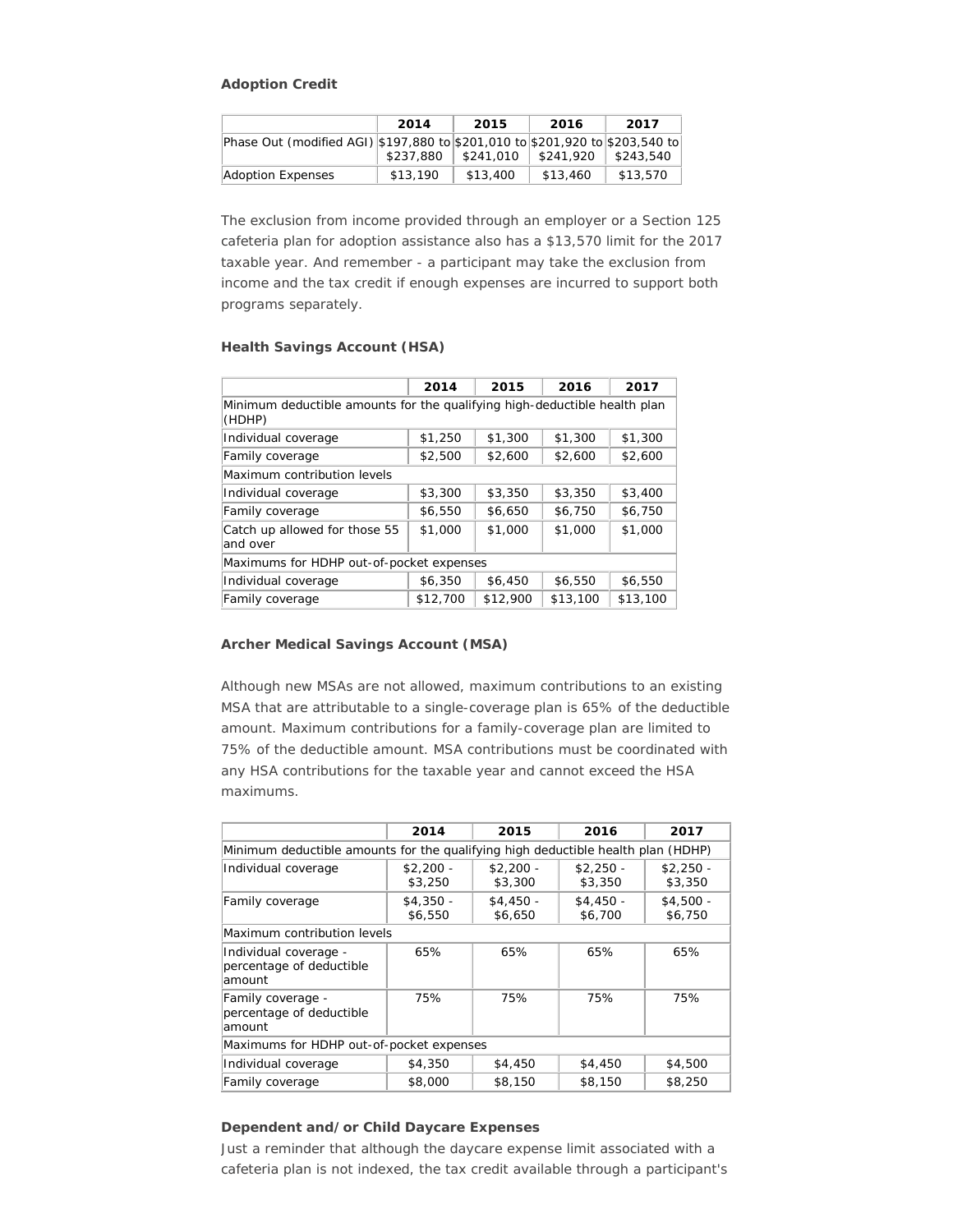tax filing was raised in 2003. The daycare credit must be filed on Form 2441 and attached to the 1040 tax filing form. The limits for the daycare credit expenses are \$3,000 of expenses covering one child and \$6,000 for families with two or more children. If one of the parents is going to school full time or is incapable of self-care, the non-working spouse would be "deemed" as earning \$250 per month for one qualifying child and \$500 for two or more qualifying children. This "deemed" earned income is used whether a person is using the employer's cafeteria plan or taking the daycare credit.

The cafeteria plan daycare contribution limit is \$5,000 for a married couple filing a joint return, or for a single parent filing as "Head of Household." For a married couple filing separate returns, the limit is \$2,500 each. The daycare credit is reduced dollar for dollar by contributions to or benefits received from an employer's cafeteria plan. An employee may participate in their employer's cafeteria plan and take a portion of the daycare expenses through the credit if they have sufficient expenses in excess of their cafeteria plan annual election, but within the tax credit limits.

### **Commuter Accounts**

|  | 2014 2015 2016 2017<br>\$250 \$250 \$255 \$255<br>\$250 \$250 \$255 \$255 |
|--|---------------------------------------------------------------------------|

## **Long-Term Care**

|                                                     |  | 2014 2015 2016 2017 |  |
|-----------------------------------------------------|--|---------------------|--|
| Non-taxable per day payment \$330 \$330 \$340 \$360 |  |                     |  |

You can find the Revenue Procedures [here.](http://app.notice.wageworks.com/e/er?s=1678246123&lid=966&elqTrackId=872195465A448A34FE27764FF0BD08DA&elq=f88a2d2973eb40c294aba0e31d75a40d&elqaid=1363&elqat=1)

# **Standard Mileage Rates**

| Purpose         | 2014        | 2015 | 2016 2017 |             |
|-----------------|-------------|------|-----------|-------------|
| <b>Business</b> | .56         | .575 | .54       | .535        |
| Medical/Moving  | .235        | .23  | .19       | .17         |
| Charitable      | $\sqrt{14}$ | .14  | .14       | $\sqrt{14}$ |

#### **Earned Income Tax Credit (EITC)**

Finally, by participating in a cafeteria plan, the participant will be lowering their income for the Earned Income Tax Credit (EITC). Check out the new limits in IRS Publication 596 "Earned Income Credit" and for more information about this tax credit.